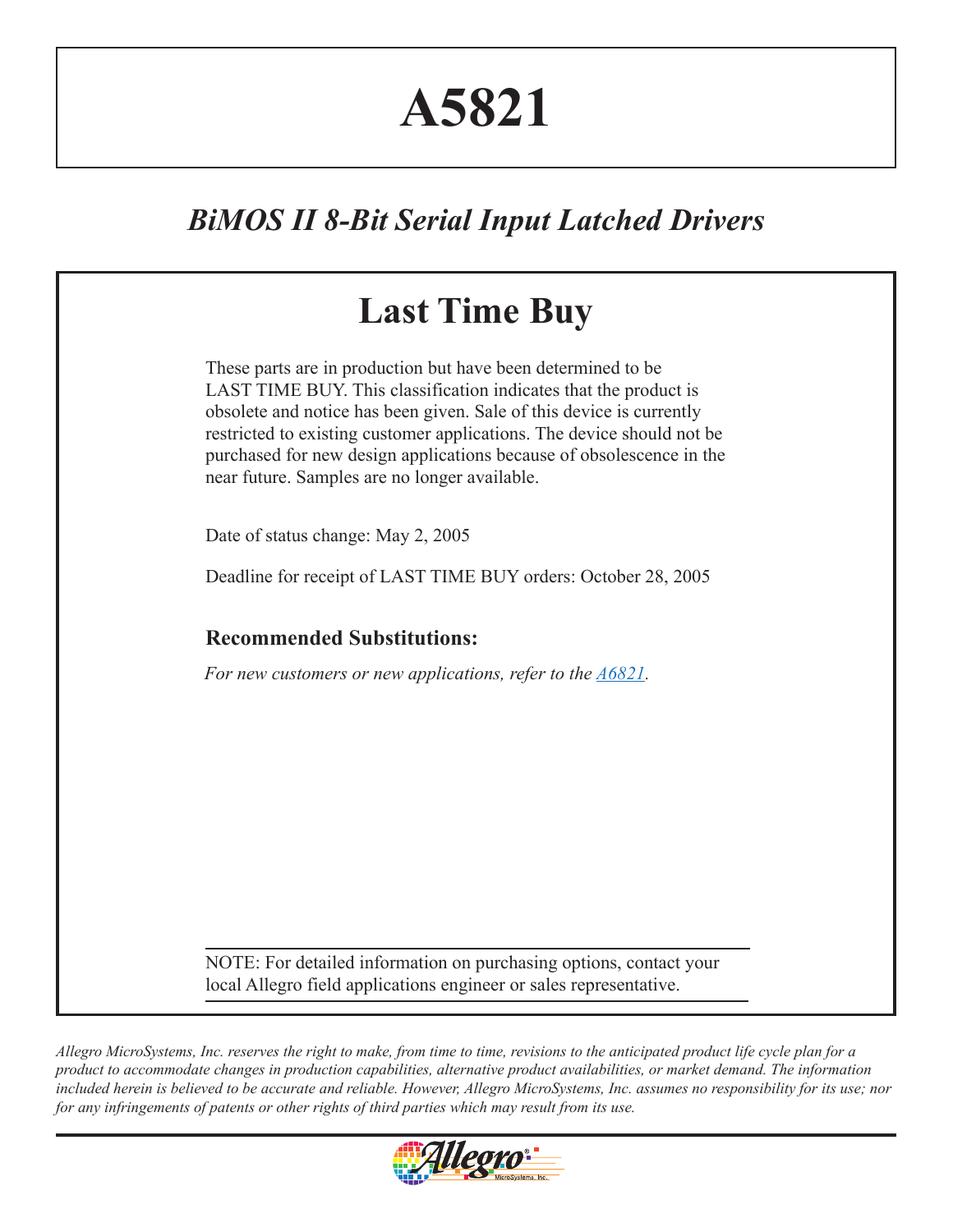# **5821**





Note the DIP package and the SOIC package are electrically identical and share common terminal number assignments.

#### **ABSOLUTE MAXIMUM RATINGS at 25**°**C Free-Air Temperature**

| Output Voltage, V <sub>OUT</sub><br>50 V             |
|------------------------------------------------------|
| Logic Supply Voltage, V <sub>DD</sub><br><b>15 V</b> |
| Input Voltage Range,                                 |
|                                                      |
| Continuous Output Current,                           |
|                                                      |
| Package Power Dissipation, P <sub>D</sub>            |
| Package Code 'A'  2.1 W                              |
| Package Code 'LW'  1.5 W                             |
| Operating Temperature Range,                         |
|                                                      |
| Storage Temperature Range,                           |
|                                                      |
| Caution: CMOS devices have input static protection   |

but are susceptible to damage when exposed to extremely high static electrical charges.

#### A merged combination of bipolar and MOS technology gives these devices an interface flexibility beyond the reach of standard logic buffers and power driver arrays. The UCN5821A and UCN5821LW each have an eight-bit CMOS shift register and CMOS control circuitry, eight CMOS data latches, and eight bipolar current-sinking Darlington output drivers.

BiMOS II devices have much higher data-input rates than the original BiMOS circuits. With a 5 V logic supply, they will typically operate at better than 5 MHz. With a 12 V supply, significantly higher speeds are obtained. The CMOS inputs are compatible with standard CMOS and NMOS logic levels. TTL circuits may require the use of appropriate pull-up resistors. By using the serial data output, the drivers can be cascaded for interface applications requiring additional drive lines.

The UCN5821A are furnished in a standard 16-pin plastic DIP; the UCN5821LW are in a 16-lead wide-body SOIC for surface-mount applications. The UCN5821A is also available for operation from  $-40^{\circ}$ C to  $+85^{\circ}$ C. To order, change the prefix from 'UCN' to 'UCQ'.

#### **FEATURES**

- To 3.3 MHz Data Input Rate
- CMOS, NMOS, TTL Compatible
- Internal Pull-Down Resistors
- Low-Power CMOS Logic & Latches
- High-Voltage Current-Sink Outputs
- Automotive Capable

Always order by complete part number, e.g., **UCN5821A** .

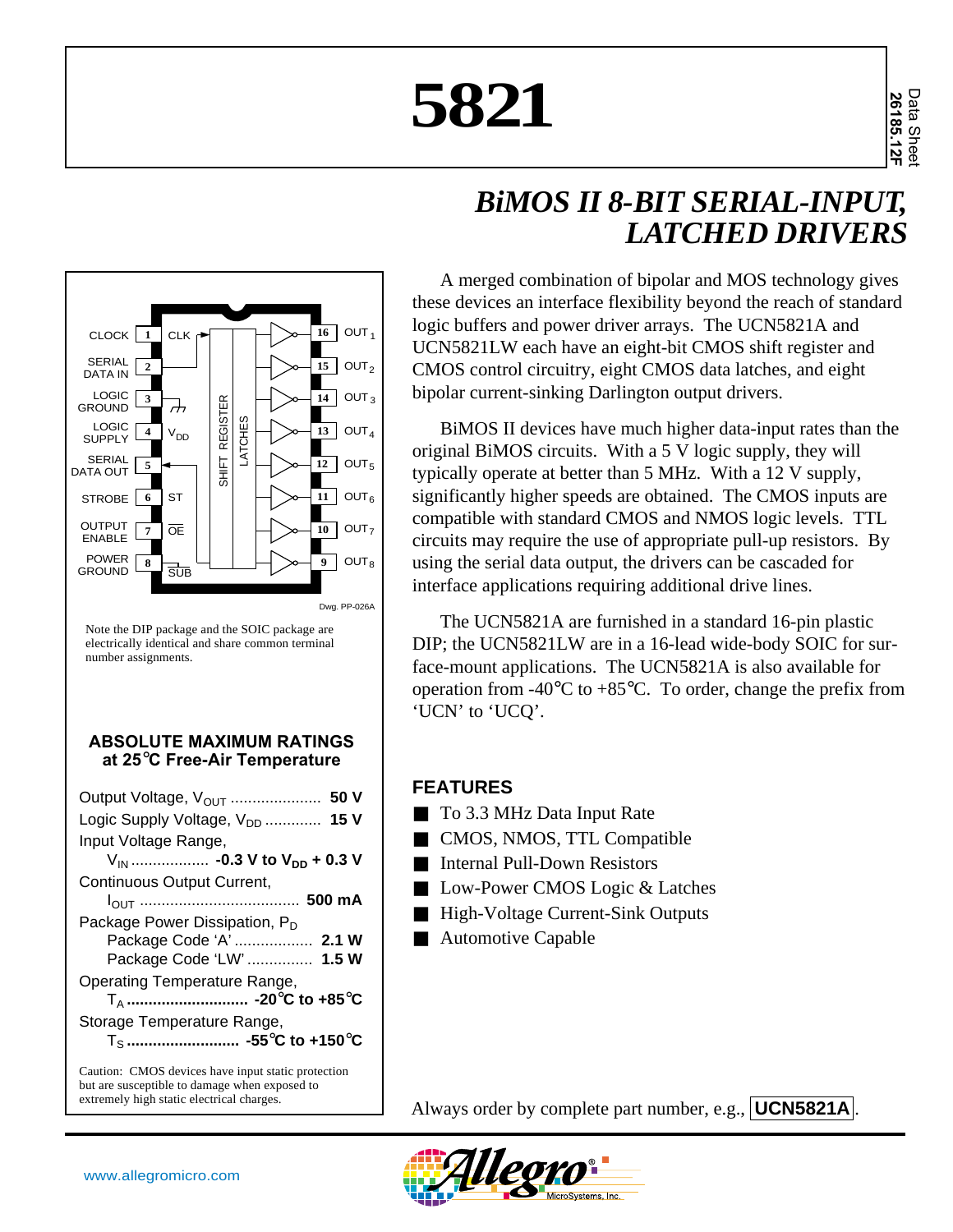





together.

**Number of Outputs ON UCN5821A Max. Allowable Duty Cycle (IOUT = 200 mA at Ambient Temperature of**  $V_{DD} = 12 \text{ V}$  25°C 40°C 50°C 60°C 70°C 8 90% 79% 72% 65% 57% 7 100% 90% 82% 74% 65% 6 100% 100% 96% 86% 76% 5 100% 100% 100% 100% 91% 4 100% 100% 100% 100% 100% 3 100% 100% 100% 100% 100% 2 100% 100% 100% 100% 100% 1 100% 100% 100% 100% 100%

| <b>Number of Outputs ON</b><br>$(IOUT = 200 mA$ | UCN5821LW Max. Allowable Duty Cycle<br>at Ambient Temperature of |                |                |                |      |  |  |  |  |  |
|-------------------------------------------------|------------------------------------------------------------------|----------------|----------------|----------------|------|--|--|--|--|--|
| $V_{DD} = 12 V$                                 | $25^{\circ}$ C                                                   | $40^{\circ}$ C | $50^{\circ}$ C | $60^{\circ}$ C | 70°C |  |  |  |  |  |
| 8                                               | 67%                                                              | 59%            | 54%            | 49%            | 43%  |  |  |  |  |  |
| 7                                               | 77%                                                              | 68%            | 62%            | 56%            | 49%  |  |  |  |  |  |
| 6                                               | 90%                                                              | 79%            | 72%            | 65%            | 57%  |  |  |  |  |  |
| 5                                               | 100%                                                             | 95%            | 86%            | 78%            | 68%  |  |  |  |  |  |
| 4                                               | 100%                                                             | 100%           | 100%           | 98%            | 86%  |  |  |  |  |  |
| 3                                               | 100%                                                             | 100%           | 100%           | 100%           | 100% |  |  |  |  |  |
| 2                                               | 100%                                                             | 100%           | 100%           | 100%           | 100% |  |  |  |  |  |
| 1                                               | 100%                                                             | 100%           | 100%           | 100%           | 100% |  |  |  |  |  |

115 Northeast Cutoff, Box 15036 Worcester, Massachusetts 01615-0036 (508) 853-5000 Copyright © 1985, 2004 Allegro MicroSystems, Inc.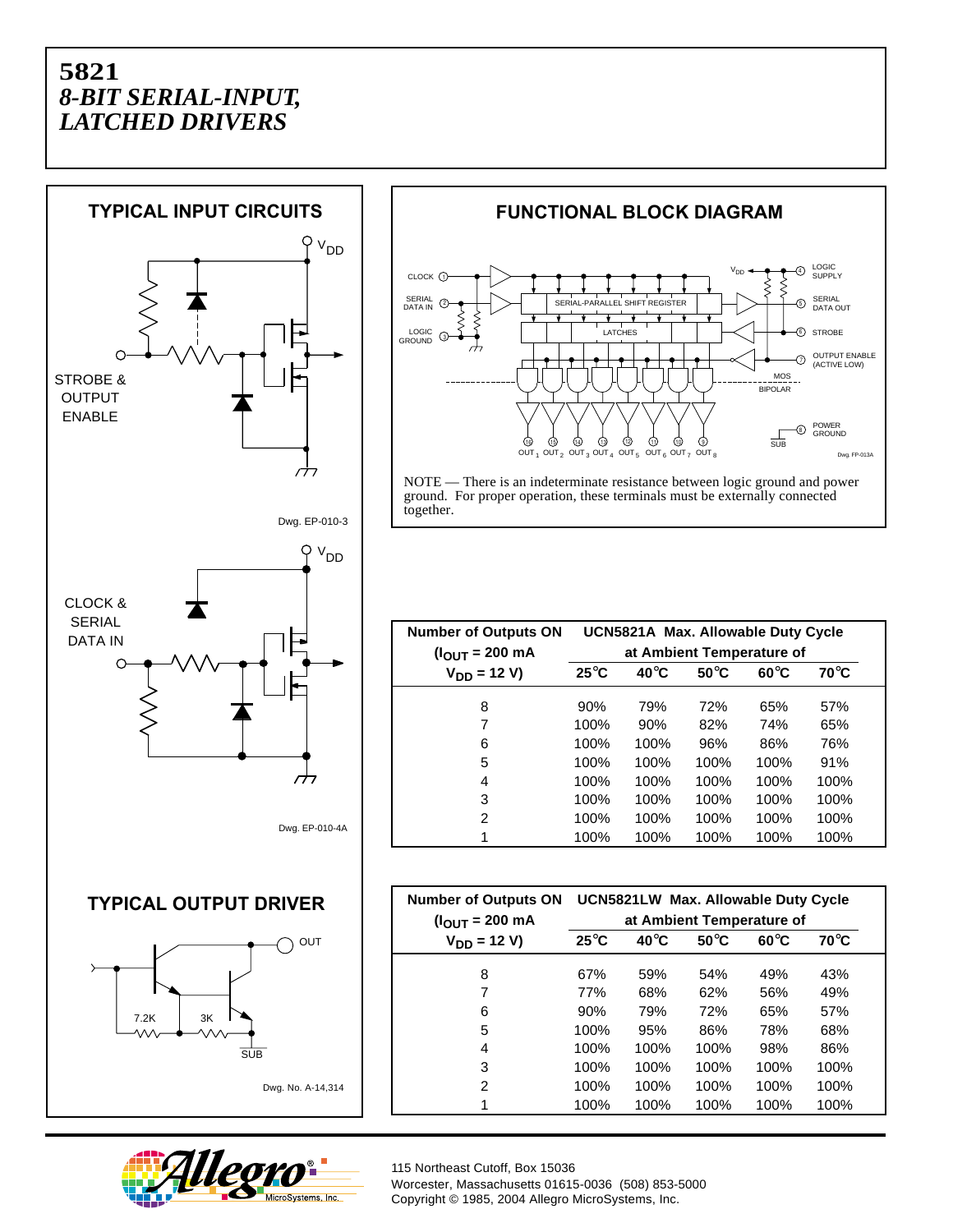# **ELECTRICAL CHARACTERISTICS at**  $T_A = +25^\circ C$ **,**  $V_{DD} = 5$  **V (unless otherwise specified).**

|                           |               |                                                                  |      | Limits |              |  |
|---------------------------|---------------|------------------------------------------------------------------|------|--------|--------------|--|
| <b>Characteristic</b>     | Symbol        | <b>Test Conditions</b>                                           | Min. | Max.   | <b>Units</b> |  |
| Output Leakage            | $I_{CEX}$     | $V_{OUT}$ = 50 V                                                 |      | 50     | μA           |  |
| Current                   |               | $V_{OUT}$ = 50 V, T <sub>A</sub> = +70 <sup>o</sup> C            |      | 100    | μA           |  |
| Collector-Emitter         | $V_{CE(SAT)}$ | $I_{OUT}$ = 100 mA                                               |      | 1.1    | V            |  |
| <b>Saturation Voltage</b> |               | $I_{\text{OUT}} = 200 \text{ mA}$                                |      | 1.3    | V            |  |
|                           |               | $I_{\text{OUT}} = 350 \text{ mA}, V_{\text{DD}} = 7.0 \text{ V}$ |      | 1.6    | $\vee$       |  |
| Input Voltage             | $V_{IN(0)}$   |                                                                  |      | 0.8    | V            |  |
|                           | $V_{IN(1)}$   | 10.5                                                             |      | V      |              |  |
|                           |               | $V_{DD} = 5.0 V$                                                 | 3.5  |        | V            |  |
| Input Resistance          | $r_{IN}$      | $V_{DD} = 12 V$                                                  | 50   |        | $k\Omega$    |  |
|                           |               | $V_{DD} = 5.0 V$                                                 | 50   |        | $k\Omega$    |  |
| <b>Supply Current</b>     | $I_{DD(ON)}$  | One Driver ON, $V_{DD} = 12 V$                                   |      | 4.5    | mA           |  |
|                           |               | One Driver ON, $V_{DD} = 10 V$                                   |      | 3.9    | mA           |  |
|                           |               | One Driver ON, $V_{DD} = 5.0 V$                                  |      | 2.4    | mA           |  |
|                           | $I_{DD(OFF)}$ | $V_{DD}$ = 5.0 V, All Drivers OFF, All Inputs = 0 V              |      | 1.6    | mA           |  |
|                           |               | $V_{DD}$ = 12 V, All Drivers OFF, All Inputs = 0 V               |      | 2.9    | mA           |  |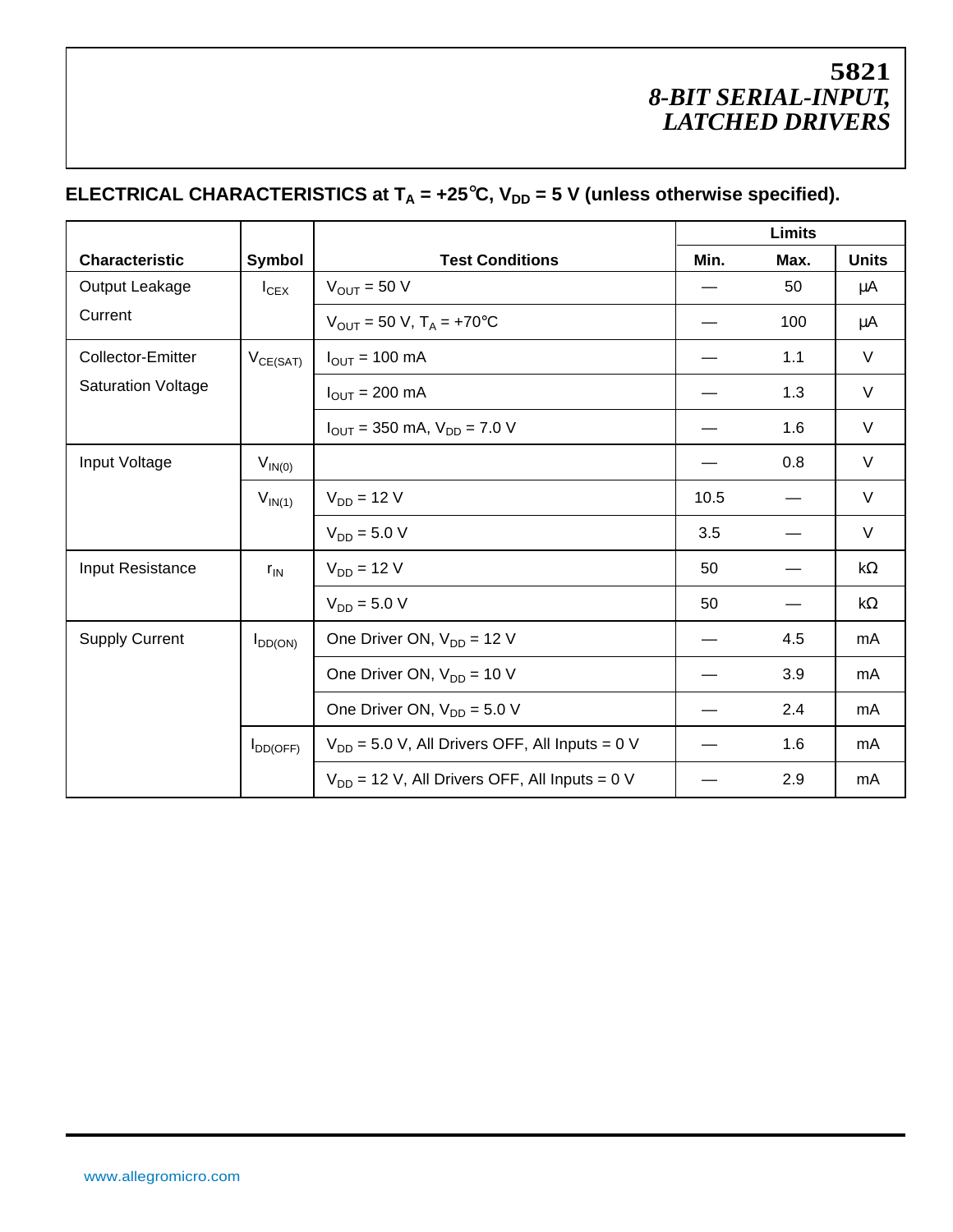

#### **TIMING CONDITIONS**  $(V_{DD} = 5.0 V, T_A = +25$ °C, Logic Levels are  $V_{DD}$  and Ground)

| A. Minimum Data Active Time Before Clock Pulse                    |  |
|-------------------------------------------------------------------|--|
|                                                                   |  |
| <b>B.</b> Minimum Data Active Time After Clock Pulse              |  |
|                                                                   |  |
|                                                                   |  |
|                                                                   |  |
| <b>E.</b> Minimum Time Between Clock Activation and Strobe  30 ns |  |
|                                                                   |  |
| <b>G.</b> Typical Time Between Strobe Activation and              |  |
|                                                                   |  |

Serial Data present at the input is transferred to the shift register on the logic "0" to logic "1" transition of the CLOCK input pulse. On succeeding CLOCK pulses, the registers shift data information towards the SERIAL DATA OUTPUT. The SERIAL DATA must appear at the input prior to the rising edge of the CLOCK input waveform.

Information present at any register is transferred to its respective latch when the STROBE is high (serial-to-parallel conversion). The latches will continue to accept new data as long as the STROBE is held high. Applications where the latches are bypassed (STROBE tied high) will require that the ENABLE input be high during serial data entry.

When the ENABLE input is high, all of the output buffers are disabled (OFF) without affecting the information stored in the latches or shift register. With the ENABLE input low, the outputs are controlled by the state of the latches.

| Serial<br>Data | Clock        | <b>Shift Register Contents</b> |  |  |                                                  | <b>Serial</b><br>Data | Strobe         | <b>Latch Contents</b> |  |             |                |                         | <b>Output Contents</b> |  |             |                |                         |  |
|----------------|--------------|--------------------------------|--|--|--------------------------------------------------|-----------------------|----------------|-----------------------|--|-------------|----------------|-------------------------|------------------------|--|-------------|----------------|-------------------------|--|
| Input          |              |                                |  |  | $Input  I_1 I_2 I_3 $ $I_8$                      |                       | Output         | $Input \mid$          |  | $I_1$ $I_2$ | $\mathbf{I}_3$ | I <sub>8</sub>          | Output<br>Enable       |  | $I_1$ $I_2$ | $\mathbf{I}_3$ |                         |  |
| H              | $\mathbf{I}$ |                                |  |  | $H$ R <sub>1</sub> R <sub>2</sub> R <sub>7</sub> |                       | R <sub>7</sub> |                       |  |             |                |                         |                        |  |             |                |                         |  |
|                | ╶            | L.                             |  |  | $R_1$ $R_2$ $R_7$                                |                       | R <sub>7</sub> |                       |  |             |                |                         |                        |  |             |                |                         |  |
| $\times$       | $\mathbf{L}$ |                                |  |  | $R_1$ $R_2$ $R_3$ $R_8$                          |                       | $R_8$          |                       |  |             |                |                         |                        |  |             |                |                         |  |
|                |              |                                |  |  | X X X  X                                         |                       | X              |                       |  |             |                | $R_1$ $R_2$ $R_3$ $R_8$ |                        |  |             |                |                         |  |
|                |              |                                |  |  | $P_1$ $P_2$ $P_3$ $P_8$                          |                       | $P_8$          | H                     |  |             |                | $P_1$ $P_2$ $P_3$ $P_8$ |                        |  |             |                | $P_1$ $P_2$ $P_3$ $P_8$ |  |
|                |              |                                |  |  |                                                  |                       |                |                       |  |             |                | X X X  X                | H                      |  |             |                | H H H  H                |  |

 **TRUTH TABLE**

L = Low Logic Level  $H = High Logic Level \ X = Irrelevant \ P = Present State \ R = Previous State$ 

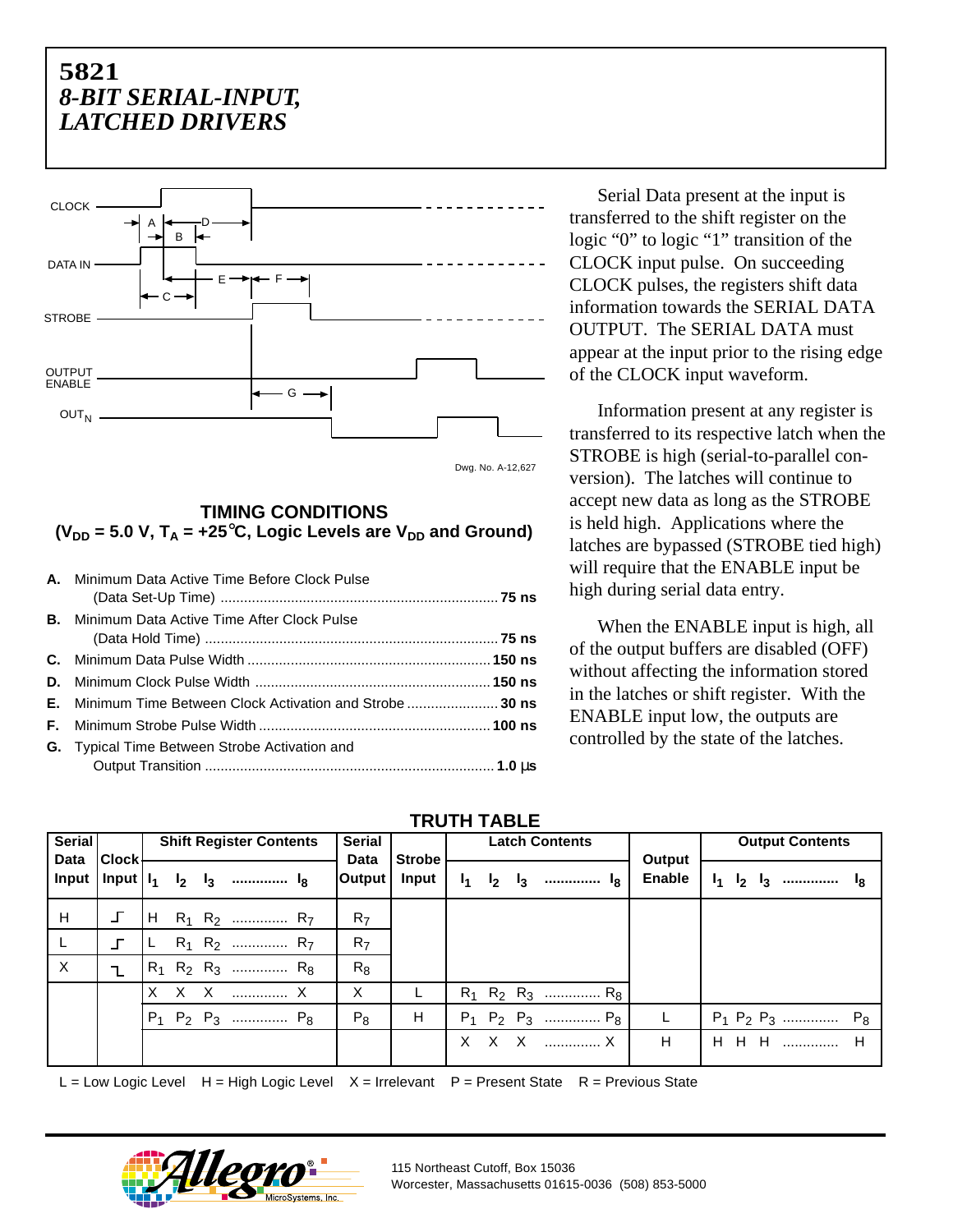

**UCN5821A Dimensions in Inches**

NOTES: 1. Lead thickness is measured at seating plane or below.

2. Lead spacing tolerance is non-cumulative.

3. Exact body and lead configuration at vendor's option within limits shown.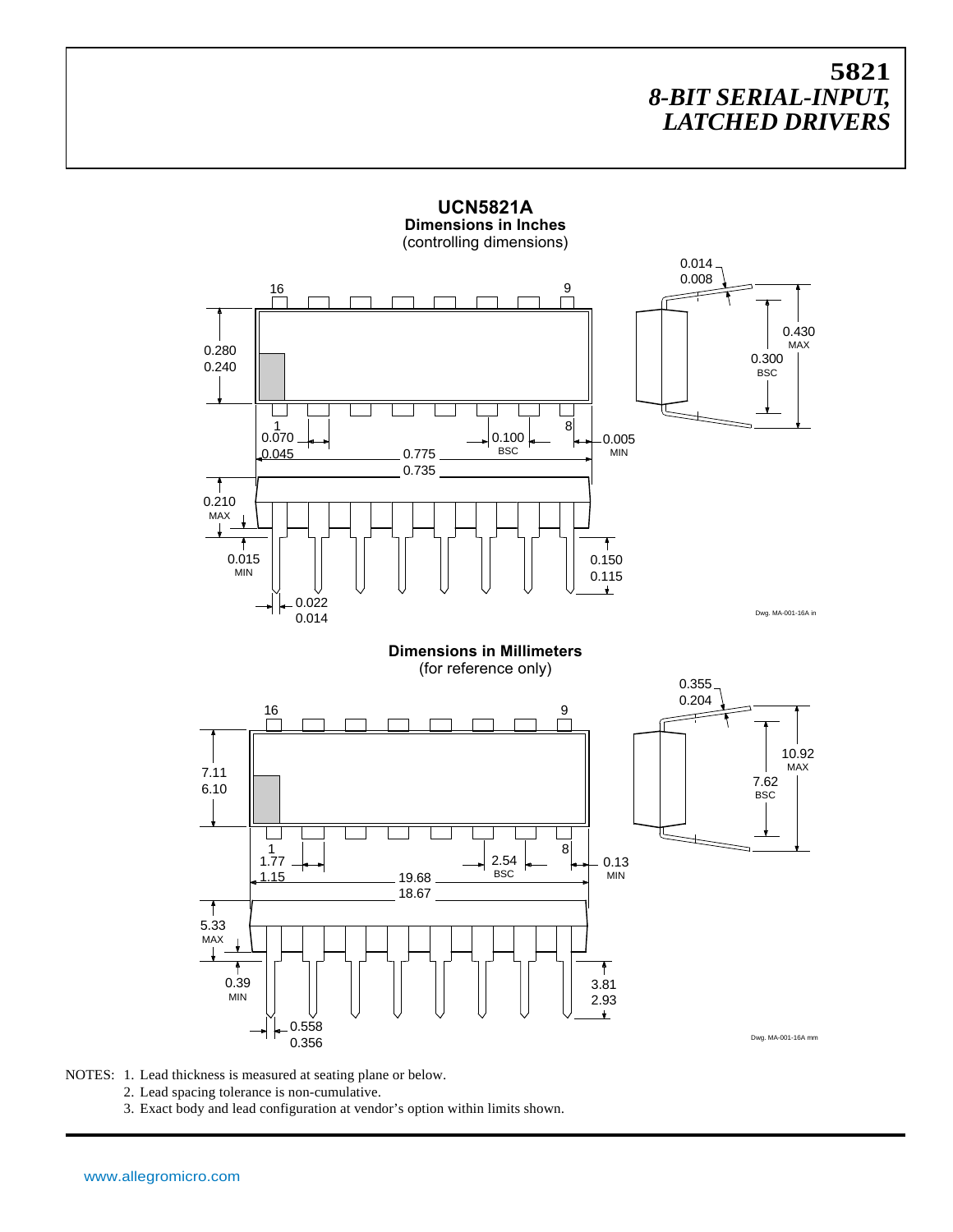

NOTES: 1. Lead spacing tolerance is non-cumulative.

2. Exact body and lead configuration at vendor's option within limits shown.



115 Northeast Cutoff, Box 15036 Worcester, Massachusetts 01615-0036 (508) 853-5000